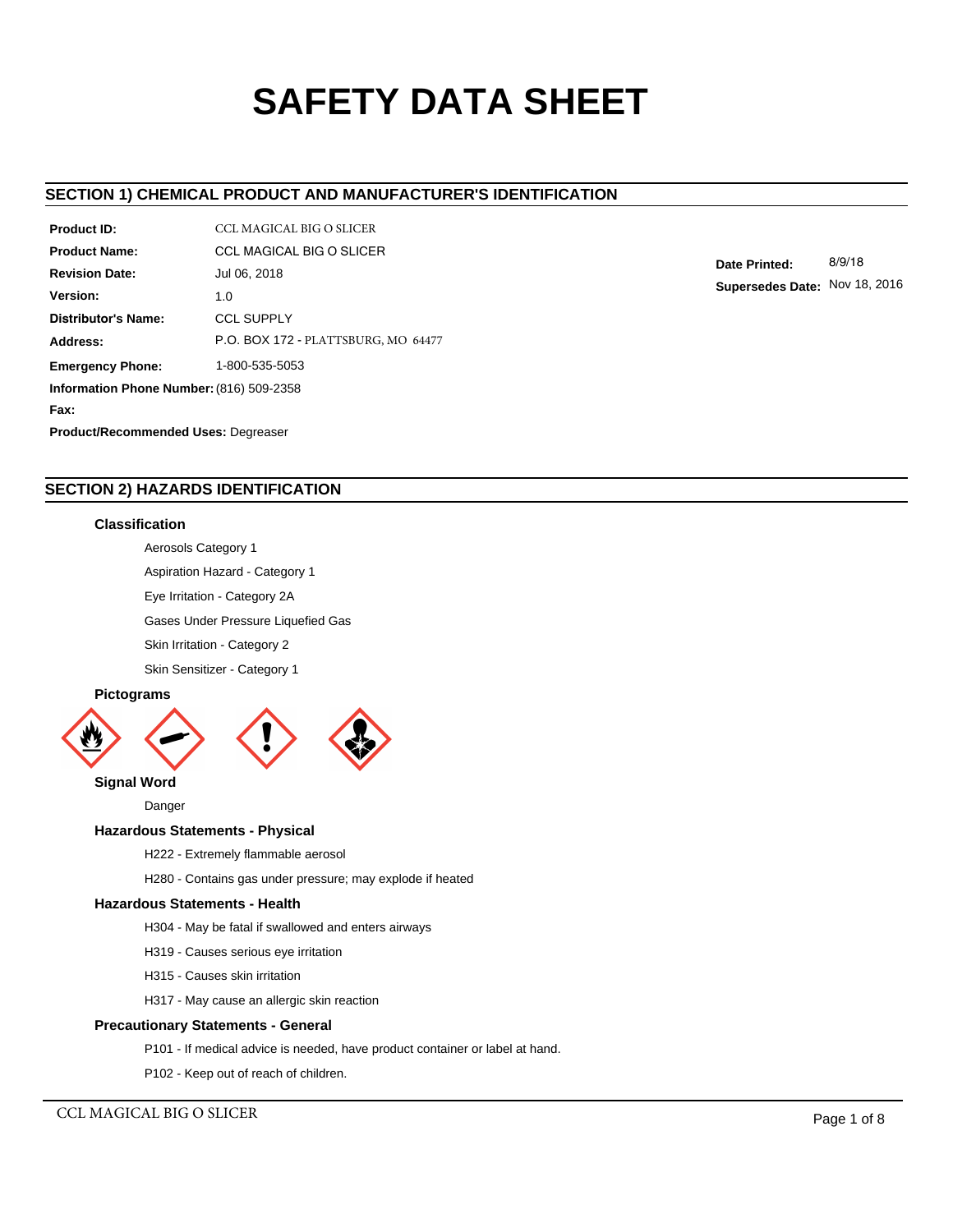P103 - Read label before use.

#### **Precautionary Statements - Prevention**

- P210 Keep away from heat, hot surfaces, sparks, open flames and other ignition sources. No smoking.
- P211 Do not spray on an open flame or other ignition source.
- P251 Do not pierce or burn, even after use.
- P264 Wash hands thoroughly after handling.
- P280 Wear protective gloves, eye protection, and face protection.
- P261 Avoid breathing vapors or spray.
- P272 Contaminated work clothing should not be allowed out of the workplace.

#### **Precautionary Statements - Response**

- P301 + P310 IF SWALLOWED: Immediately call a POISON CENTER or doctor.
- P331 Do NOT induce vomiting.

P305 + P351 + P338 - IF IN EYES: Rinse cautiously with water for several minutes. Remove contact lenses, if present and easy to do. Continue rinsing.

P337 + P313 - If eye irritation persists: Get medical attention.

P302 + P352 - IF ON SKIN: Wash with plenty of soap and water.

P333 + P313 - If skin irritation or a rash occurs: Get medical attention.

P362 + P364 - Take off contaminated clothing and wash it before reuse.

#### **Precautionary Statements - Storage**

P410 + P412 - Protect from sunlight. Do not expose to temperatures exceeding 50 °C/122 °F.

P405 - Store locked up.

P403 - Store in a well-ventilated place.

## **Precautionary Statements - Disposal**

P501 - Dispose of contents and container in accordance with all local, regional, national and international regulations.

## **SECTION 3) COMPOSITION, INFORMATION ON INGREDIENTS**

| <b>CAS</b>                                                                                                                          | <b>Chemical Name</b>               | % By Weight   |  |  |
|-------------------------------------------------------------------------------------------------------------------------------------|------------------------------------|---------------|--|--|
| 0064742-47-8                                                                                                                        | ISOPARAFFINIC PETROLEUM DISTILLATE | $40\% - 50\%$ |  |  |
| 0005989-27-5                                                                                                                        | <b>D-LIMONENE</b>                  | $35\% - 45\%$ |  |  |
| 0000074-98-6                                                                                                                        | <b>PROPANE</b>                     | $10\% - 15\%$ |  |  |
| 0068439-46-3                                                                                                                        | Ethoxylated alcohols (C9 - C11)    | $2\% - 6\%$   |  |  |
| Specific chemical identity and/or exact percentage (concentration) of the composition has been withheld to protect confidentiality. |                                    |               |  |  |

## **SECTION 4) FIRST-AID MEASURES**

#### **Inhalation**

Remove to fresh air. Administer oxygen if needed. Apply artificial respiration if breathing has stopped. Get medical attention.

## **Eye Contact**

Wash immediately with large volumes of fresh water for at least 15 minutes. Get medical attention.

#### **Skin Contact**

Wipe off with a towel. Wash with soap and water. Get medical attention if irritation persists.

#### **Ingestion**

Ingestion is not a likely route of exposure. Get medical attention if you feel unwell.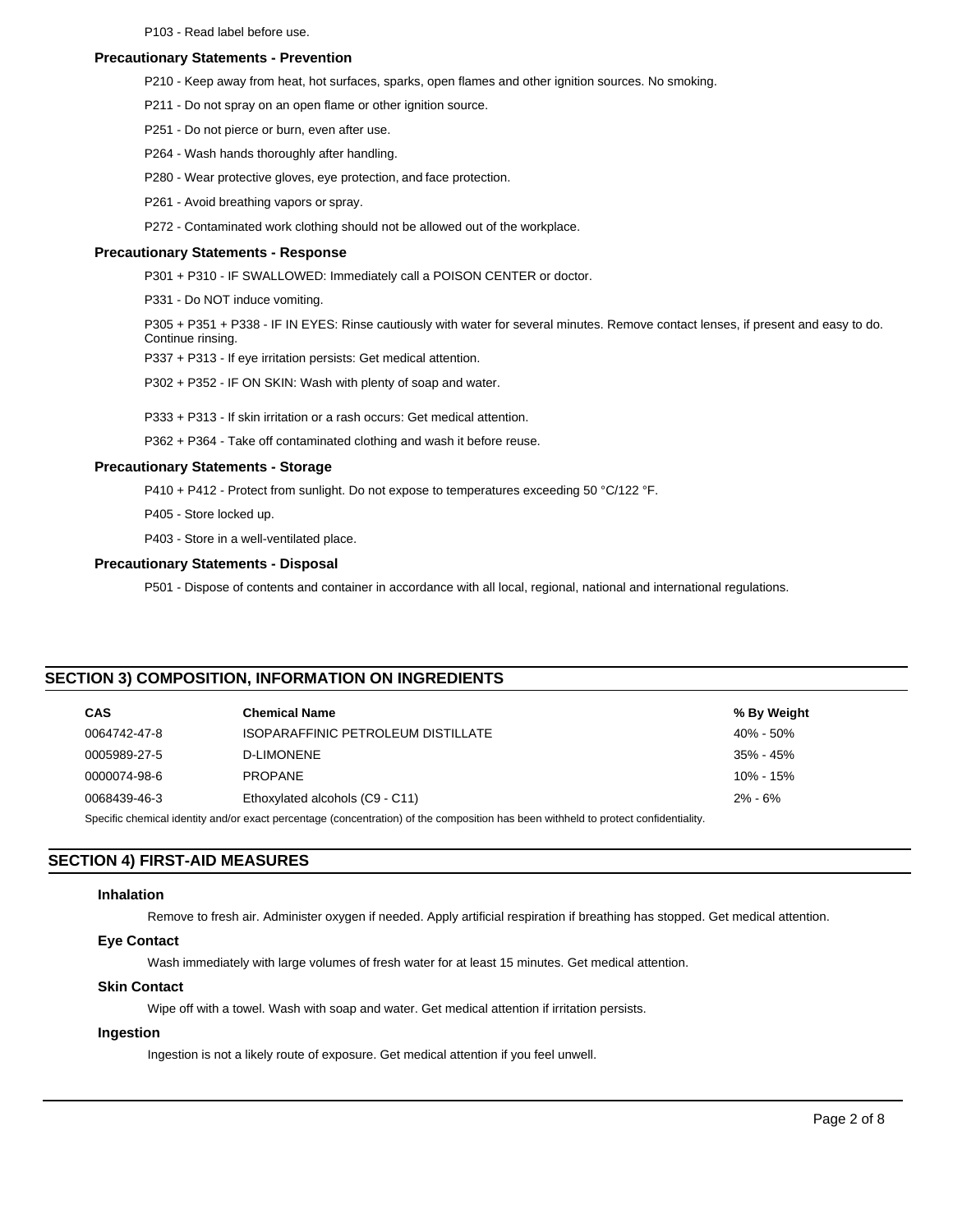## **SECTION 5) FIRE-FIGHTING MEASURES**

## **Suitable Extinguishing Media**

Foam, Alcohol foam, CO2, Dry Chemical, Water fog.

#### **Unsuitable Extinguishing Media**

Water may be ineffective but can be used to cool containers exposed to heat or flame.

#### **Specific Hazards in Case of Fire**

Closed containers may explode from internal pressure build-up when exposed to extreme heat and discharge contents. Liquid content of container will support combustion. Overexposure to decomposition products may cause a health hazard. Symptoms may not be readily apparent. Obtain medical attention. Hazardous decomposition products include carbon dioxide, carbon monoxide, and other toxic fumes.

#### **Fire-Fighting Procedures**

Water may be used to cool containers to prevent pressure build-up and explosion when exposed to extreme heat.

#### **Special Protective Actions**

Wear goggles and use a self-contained breathing apparatus. If water is used, fog nozzles are preferred.

## **SECTION 6) ACCIDENTAL RELEASE MEASURES**

#### **Emergency Procedure**

Avoid breathing vapors. Ventilate area. Remove all sources of ignition.

#### **Recommended Equipment**

Clean up with an absorbent material and place in closed containers for disposal.

#### **Personal Precautions**

Wear safety glasses and gloves.

#### **Environmental Precautions**

Stop spill/release if it can be done safely.

## **SECTION 7) HANDLING AND STORAGE**

#### **General**

Do not puncture or incinerate (burn) cans. Do not stick pins, nails, or any other sharp objects into opening on top of can. Do not spray in eyes. Do not take internally.

#### **Ventilation Requirements**

Use in a well ventilated place.

#### **Storage Room Requirements**

Store and use in a cool, dry, well-ventilated area. Do not store above 120°F. See product label for additional information.

## **SECTION 8) EXPOSURE CONTROLS, PERSONAL PROTECTION**

#### **Eye Protection**

Safety glasses with side shields should be used if indicated. Eye wash and safety showers in the workplace are recommended.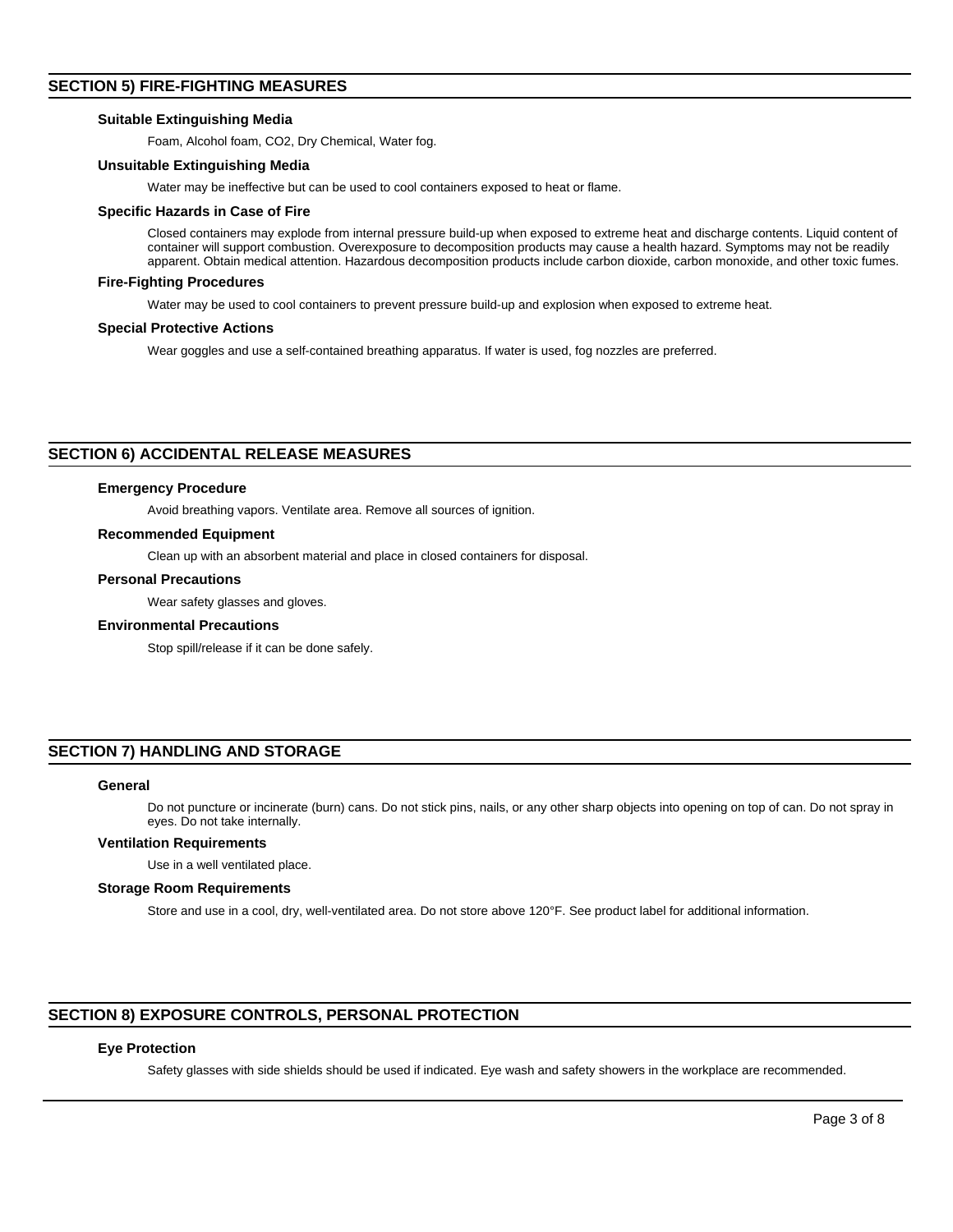## **Skin Protection**

Use solvent-resistant protective gloves for prolonged or repeated contact.

#### **Respiratory Protection**

Avoid breathing vapors. In restricted areas, use approved chemical/mechanical filters designed to remove a combination of particles and vapor. In confined areas, use an approved air line respirator or hood. A self-contained breathing apparatus is required for vapor concentrations above PEL/TLV limits.

## **Appropriate Engineering Controls**

Ventilation should be sufficient to prevent inhalation of any vapors.

| <b>Chemical Name</b>                                   | OSHA<br>TWA<br>(ppm) | <b>OSHA</b><br><b>TWA</b><br>(mg/m3) | <b>OSHA</b><br><b>STEL</b><br>(ppm) | OSHA<br><b>STEL</b><br>(mg/m3) | <b>OSHA</b><br>Tables (Z1<br>Z2, Z3 | <b>OSHA</b><br>Carcinogen | OSHA<br>Skin<br>designation | <b>NIOSH</b><br><b>TWA</b><br>(ppm) | <b>NIOSH</b><br><b>TWA</b><br>(mg/m3) | <b>NIOSH</b><br><b>STEL</b><br>(ppm) | <b>NIOSH</b><br><b>STEL</b><br>(mg/m3) | <b>NIOSH</b><br>Carcinogen |
|--------------------------------------------------------|----------------------|--------------------------------------|-------------------------------------|--------------------------------|-------------------------------------|---------------------------|-----------------------------|-------------------------------------|---------------------------------------|--------------------------------------|----------------------------------------|----------------------------|
| <b>ISOPARAFFINIC</b><br>PETROLEUM<br><b>DISTILLATE</b> | 500                  | 2000                                 |                                     |                                |                                     |                           |                             |                                     |                                       |                                      |                                        |                            |
| <b>PROPANE</b>                                         | 1000                 | 1800                                 |                                     |                                |                                     |                           |                             | 1000                                | 1800                                  |                                      |                                        |                            |

| Chemical Name                                                        | <b>ACGIH</b><br><b>TWA</b><br>(ppm) | ACGIH<br><b>TWA</b><br>(mg/m3) | ACGIH<br><b>STEL</b><br>(ppm) | ACGIH<br><b>STEL</b><br>(mg/m3) |
|----------------------------------------------------------------------|-------------------------------------|--------------------------------|-------------------------------|---------------------------------|
| <b>ISOPARAFFINIC</b><br>PETROLEUM<br><b>DISTILLATE</b>               |                                     |                                |                               |                                 |
| <b>PROPANE</b><br>See<br>Appendix<br>F: Minimal<br>Oxygen<br>Content |                                     |                                |                               |                                 |

(C) - Ceiling limit

# **SECTION 9) PHYSICAL AND CHEMICAL PROPERTIES**

## **Physical and Chemical Properties**

| Density                      | 6.47600 lb/gal              |
|------------------------------|-----------------------------|
| Density VOC                  | 3.23800 lb/gal              |
| % VOC                        | 50.00000%                   |
| Appearance                   | N.A.                        |
| Odor Threshold               | N.A.                        |
| <b>Odor Description</b>      | Orange                      |
| pH                           | N.A.                        |
| <b>Water Solubility</b>      | N.A.                        |
| Flammability                 | Flash point below 73°F/23°C |
| Flash Point Symbol           | N.A.                        |
| Flash Point                  | N.A.                        |
| Viscosity                    | N.A.                        |
| Lower Explosion Level        | N.A.                        |
| <b>Upper Explosion Level</b> | N.A.                        |
| Vapor Density                | Slower than ether           |
| <b>Melting Point</b>         | N.A.                        |
| <b>Freezing Point</b>        | N.A.                        |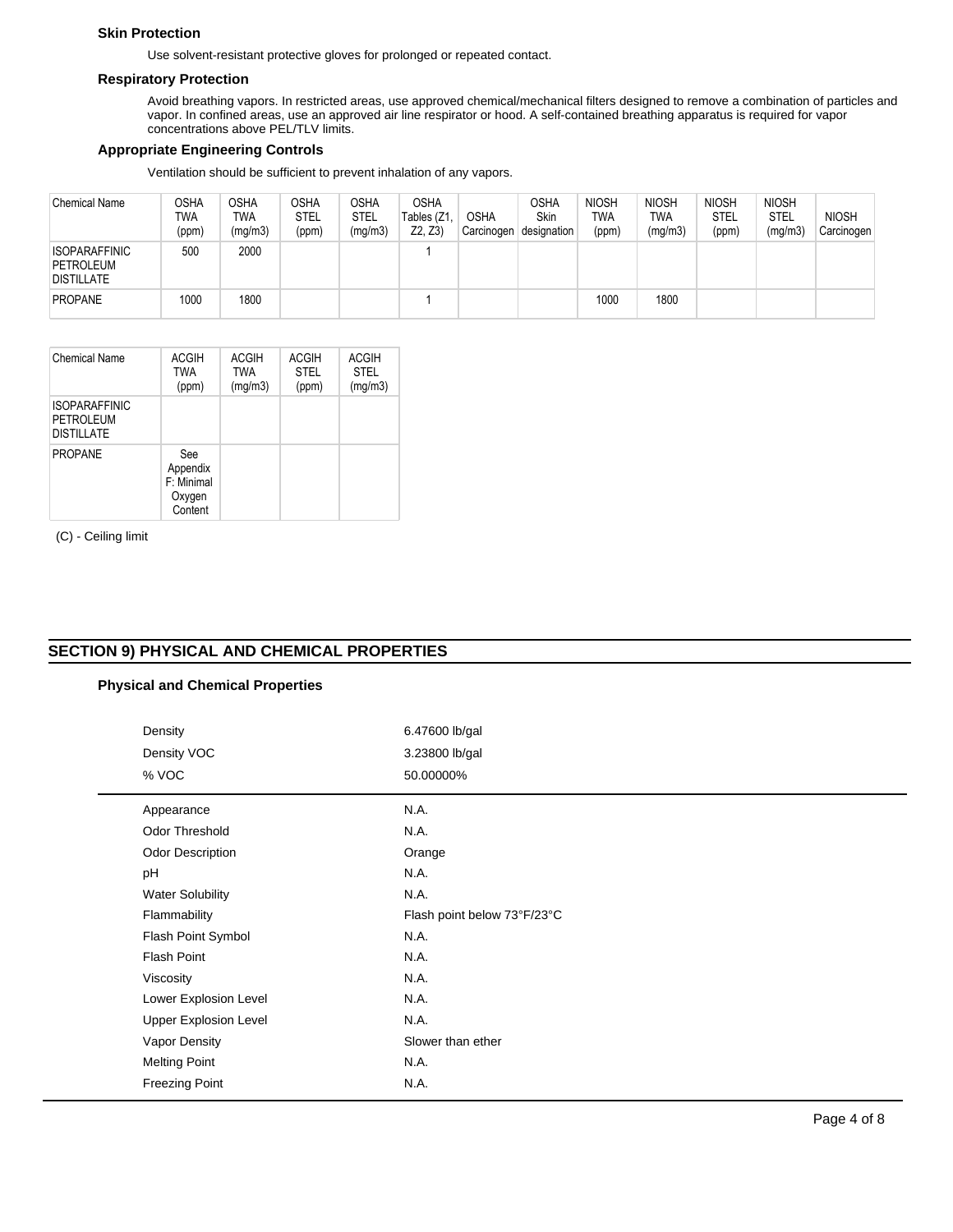| Low Boiling Point         | N.A.              |
|---------------------------|-------------------|
| High Boiling Point        | N.A.              |
| Decomposition Pt          | N.A.              |
| <b>Auto Ignition Temp</b> | N.A.              |
| <b>Evaporation Rate</b>   | Slower than ether |

## **SECTION 10) STABILITY AND REACTIVITY**

#### **Stability**

The product is stable under normal storage conditions.

## **Conditions to Avoid**

## High temperatures.

**Incompatible Materials**

No data available.

#### **Hazardous Reactions/Polymerization**

None known.

## **Hazardous Decomposition Products**

Hazardous decomposition products may include carbon dioxide, carbon monoxide, and other toxic fumes.

## **SECTION 11) TOXICOLOGICAL INFORMATION**

#### **Skin Corrosion/Irritation**

Causes skin irritation

## **Classification of the substance or mixture**

There is no ecological data available for this product.

#### **Serious Eye Damage/Irritation**

Causes serious eye irritation

#### **Carcinogenicity**

No data available

#### **Germ Cell Mutagenicity**

No data available

#### **Reproductive Toxicity**

No data available

## **Respiratory/Skin Sensitization**

May cause an allergic skin reaction

## **Specific Target Organ Toxicity - Single Exposure**

No data available

## **Specific Target Organ Toxicity - Repeated Exposure**

No data available

## **Aspiration Hazard**

May be fatal if swallowed and enters airways

## **Acute Toxicity**

No data available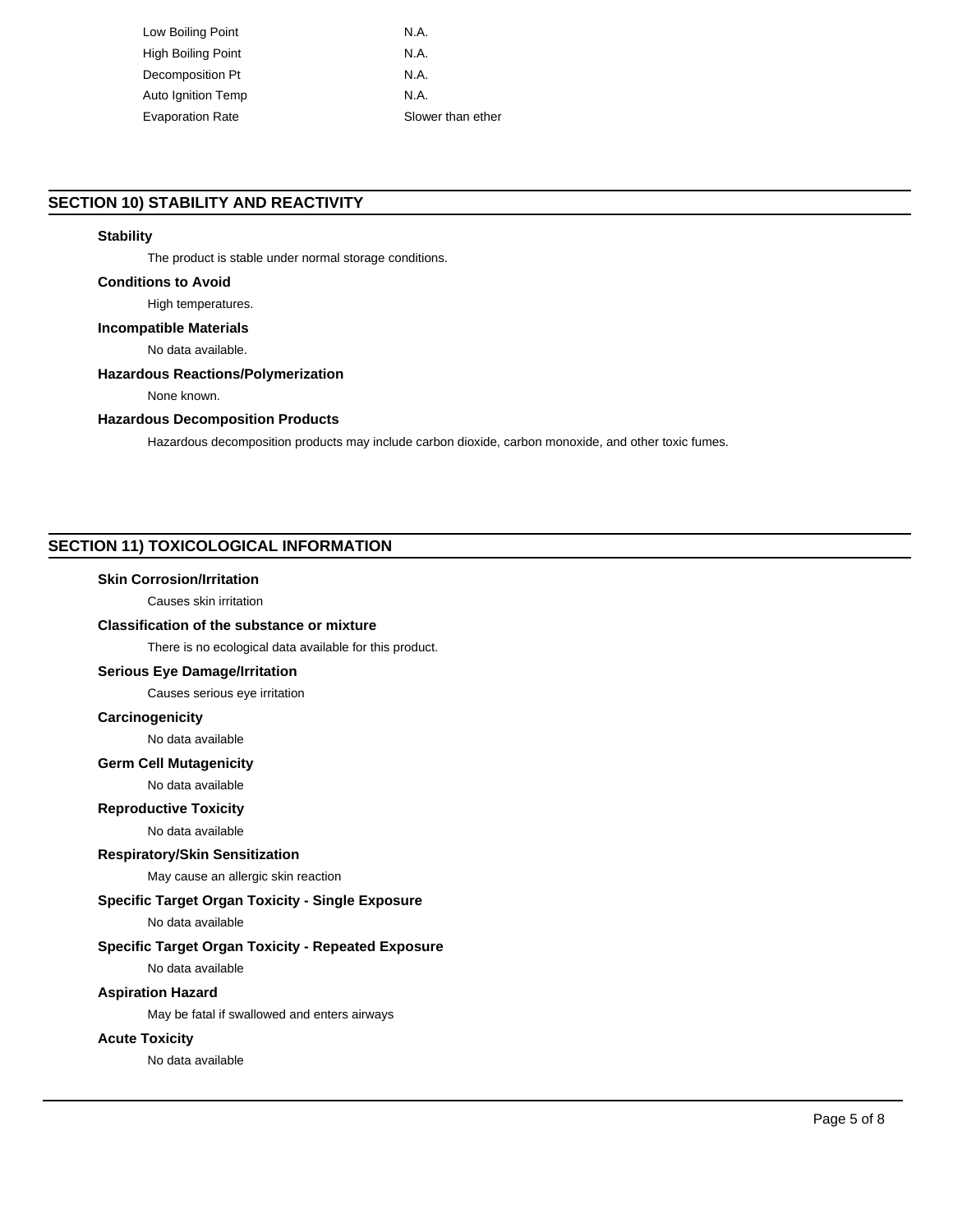## **SECTION 12) ECOLOGICAL INFORMATION**

## **Toxicity**

No data available

## **Persistence and Degradability**

0064742-47-8 ISOPARAFFINIC PETROLEUM DISTILLATE

Expected to be inherently biodegradable. The volatile constituents will oxidize rapidly by photochemical reactions in air.

#### **Bio-Accumulative Potential**

0064742-47-8 ISOPARAFFINIC PETROLEUM DISTILLATE

Contains constituents with the potential to bio accumulate.

#### **Mobility in Soil**

#### 0064742-47-8 ISOPARAFFINIC PETROLEUM DISTILLATE

Floats on water. Contains volatile constituents. Evaporates within a day from water or soil surfaces. Large volumes may penetrate soil and could contaminate groundwater.

## **Other Adverse Effects**

No data available.

## **SECTION 13) DISPOSAL CONSIDERATIONS**

## **Water Disposal**

Under RCRA, it is the responsibility of the user of the product, to determine at the time of disposal whether the product meets RCRA criteria for hazardous waste. Waste management should be in full compliance with federal, state, and local laws.

Empty containers retain product residue which may exhibit hazards of material, therefore do not pressurize, cut, glaze, weld or use for any other purposes. Return drums to reclamation centers for proper cleaning and reuse.

## **SECTION 14) TRANSPORT INFORMATION**

## **U.S. DOT Information**

UN number: UN1950

Proper shipping name: Aerosols, flammable, (each not exceeding 1 L capacity) (LTD QTY)

Hazard class: 2.1

Packaging group: No Data Available

Hazardous substance (RQ): No Data Available

Toxic-Inhalation Hazard: No Data Available

Marine Pollutant: No Data Available

Note / Special Provision: No Data Available

## **IMDG Information**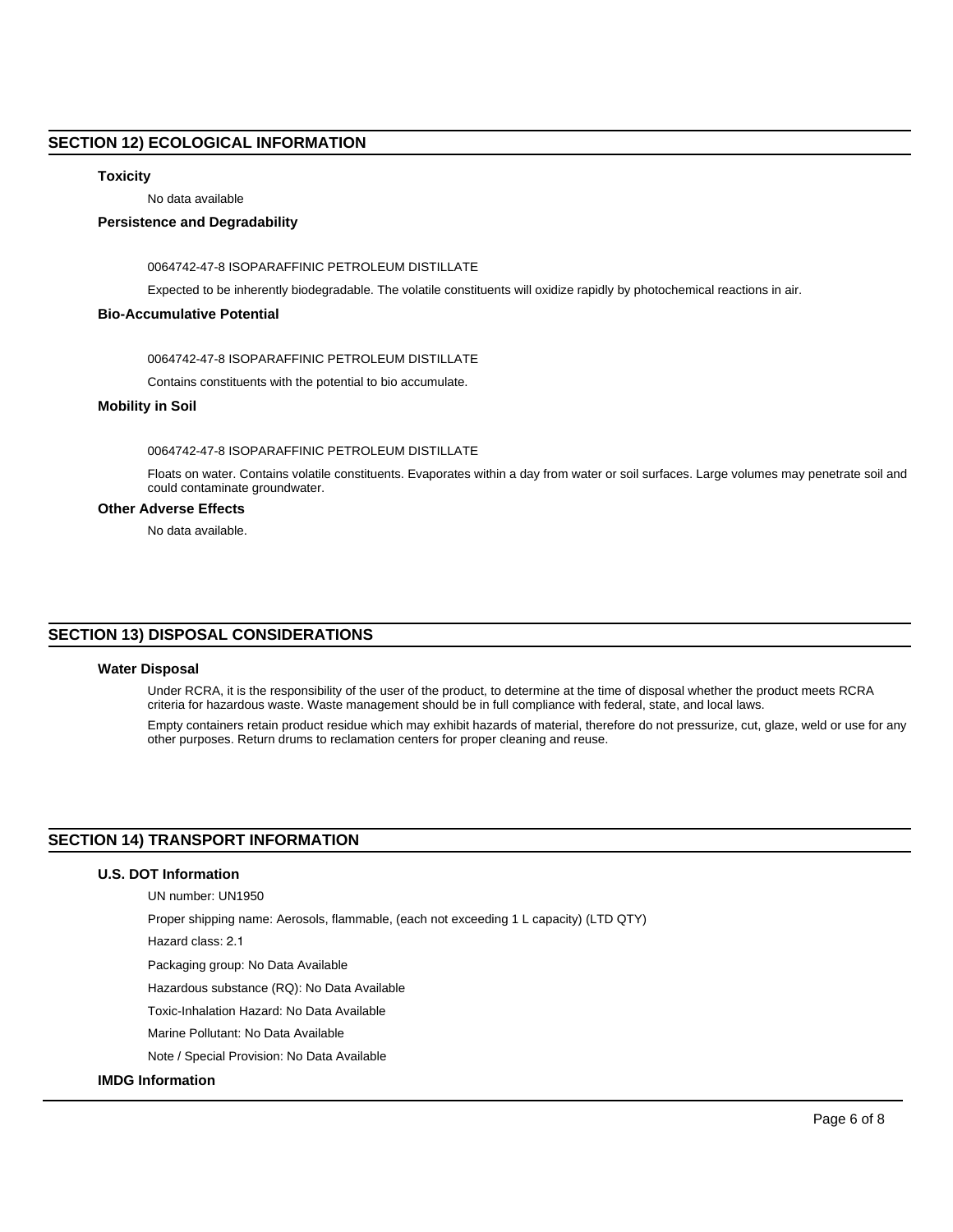UN number: UN1950 Proper shipping name: Aerosols, flammable, (each not exceeding 1 L capacity) (LTD QTY) Hazard class: 2.1 Packaging group: No Data Available Marine Pollutant: No Data Available Note / Special Provision: No Data Available **IATA Information** UN number: UN1950 Hazard class: 2.1 Packaging group: No Data Available Proper shipping name: Aerosols, flammable, (each not exceeding 1 L capacity) (N/A) Note / Special Provision: No Data Available

# **SECTION 15) REGULATORY INFORMATION**

| CAS          | Chemical Name                                 | % By Weight | <b>Regulation List</b>          |
|--------------|-----------------------------------------------|-------------|---------------------------------|
| 0064742-47-8 | ISOPARAFFINIC<br>PETROLEUM DISTILLATE         | 40% - 50%   | SARA312, VOC, TSCA, OSHA        |
| 0005989-27-5 | <b>D-LIMONENE</b>                             | 35% - 45%   | SARA312, VOC TSCA               |
| 0000074-98-6 | <b>PROPANE</b>                                | 10% - 15%   | SARA312, VOC, TSCA, ACGIH, OSHA |
| 0068439-46-3 | Ethoxylated alcohols (C9 -<br>C <sub>11</sub> | 2% - 6%     | SARA312, TSCA                   |

## **SECTION 16) OTHER INFORMATION**

## **Glossary**

\* There are points of differences between OSHA GHS and UN GHS. In 90% of the categories, they can be used interchangeably, but for the Skin Corrosion/Irritant Category and the Specific Target Organ Toxicity (Single and Repeated Exposure) Categories. In these cases, our system will say UN GHS.